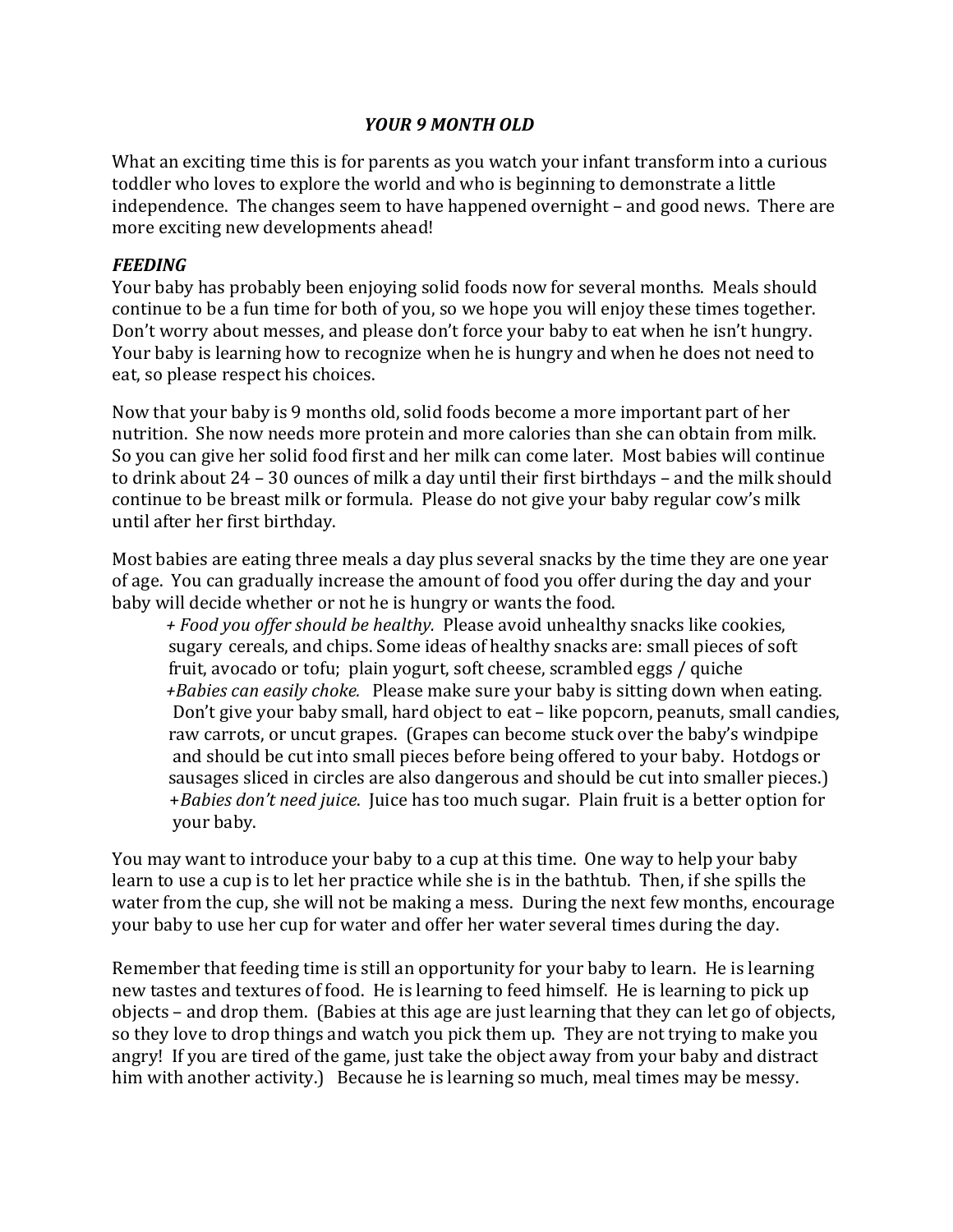(You may want to place a sheet of plastic underneath the table or high chair to help with clean up.)

# *SLEEPING*

Infants often change sleep patterns at  $8 - 9$  months. Even those infants who were sleeping all night start waking up several times a night at this age. There are several reasons for this:

+ Babies now have a sense of object permanency. That means your baby knows you exist even when she cannot see you. So when she wakes up at night, she knows you are there somewhere and can call out to you.

+ Babies can use their language to attract you – they often can say, "da da da" by this age + Babies are learning so many new things and whenever children are going through a rapid phase of development, they may have sleep difficulties. Babies at 9 months are often pulling themselves to stand, and, if sleeping in a crib, may not be able to put themselves back down to return to sleep.

To help your baby through this time, you probably don't want to start any new unnecessary habits. Don't misinterpret your baby's fussing. He is probably not hungry and does not need to nurse or have a bottle. Just speak softly to him and reassure him that you are there – but remind him that it is time to go to sleep and lay him back down.

## *DEVELOPMENT*

### *Muscles*

Many babies are beginning to pull themselves to stand and may be starting to cruise while holding on to furniture. All babies should be able to sit alone by this age, and all babies should be able to move from place to place. Some babies move by crawling, but some babies move by rolling over and over or scooting on their bottoms. If your baby cannot sit all by himself or is not moving from one place to another, please check with your pediatrician.

Your baby may look bowlegged or may walk with her feet turned out. Her feet will probably look quite flat. All these are normal at this age and your baby will "outgrow" these changes. If you have questions, please ask your pediatrician.

Shoes for babies are mainly to protect his feet and do not help your baby learn to walk. Shoes should be very soft and flexible and wide enough to allow your baby's toes lots of room. You do not need to spend extra money to buy "high backed" shoes or shoes with special arches. When you are at home, it is actually better for your baby's development to allow him to walk bare-footed if it is safe to do that.

### *Language*

Your baby may be saying "dada" or "mama" but may not know what those words mean yet. When you respond to your baby's words, she will quickly learn what they mean! You can help your baby learn words by pointing to objects and naming them. Have a time every day when you read to your baby. Point to pictures in books and talk to your baby about them. "See the rabbit. The rabbit has long ears."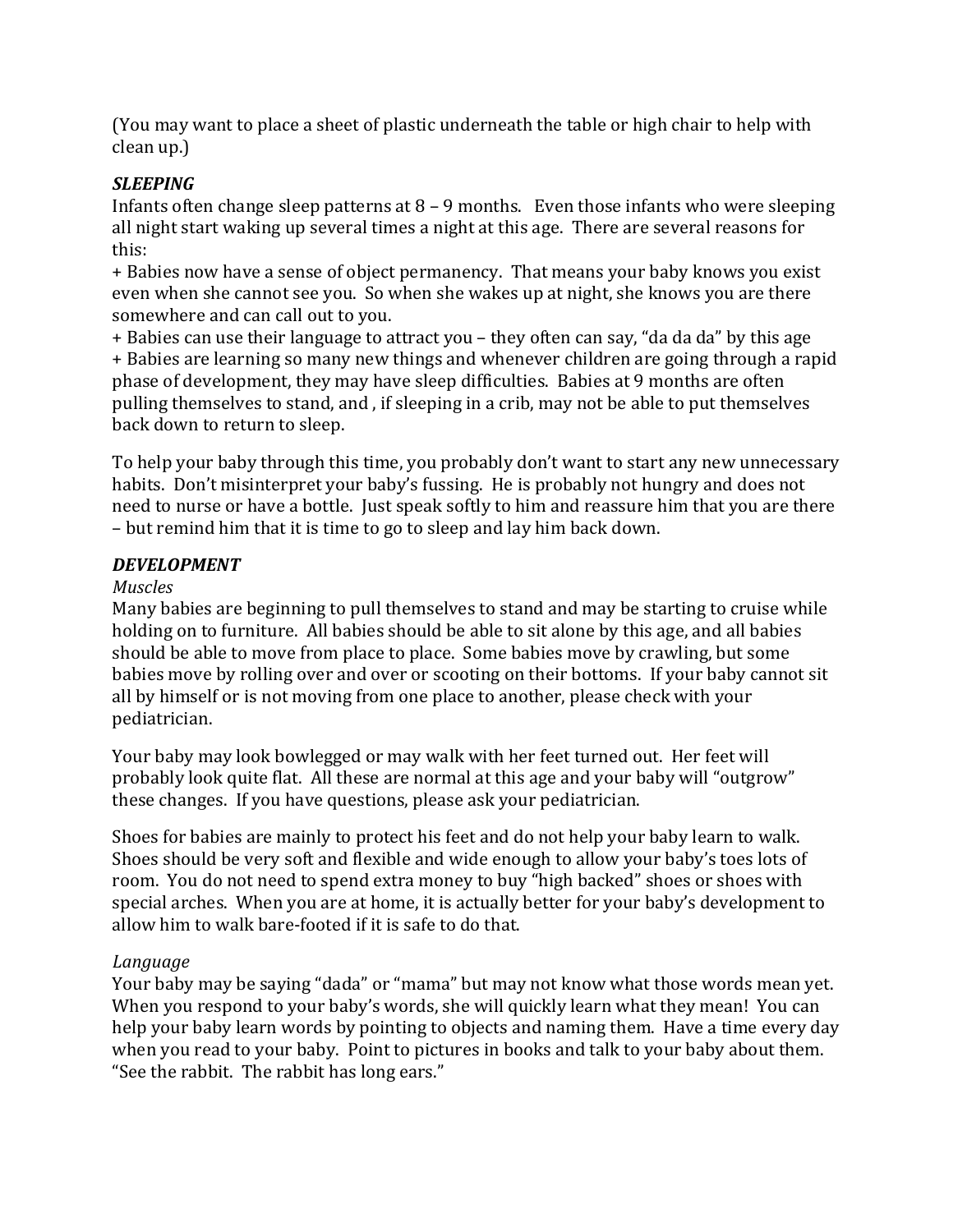Babies at this age are beginning to understand what you say, but their vocal cords are not fully developed to allow them to say words. However, babies can communicate with you in many ways – and sign language offers your baby the opportunity to show you what he wants without the need for talking. If you use the same sign each time you say a word, your baby may begin to connect the sign with the word. Then he can use it to communicate his needs, such as "hungry", "thirsty", or "more".

## *PARENTING - DISCIPLINE*

The word "discipline" often has negative connotations  $-$  it causes parents to think of bad experiences they had as children or they associate the word with severe punishment. However, the word "discipline" comes from a Greek word that means "to teach or instruct." All parents realize that one of the most important roles of parents is to teach their children, but many are surprised to realize that teaching will begin at such an early age.

Several developmental changes are occurring now that make it the right time to start teaching your baby what is correct behavior. Your baby is beginning to develop her own identity. She is realizing that she can become independent by crawling or moving away from you. She learns by exploring her environment, so she is going to check out every part of your home. She is also starting to understand what you say – and can begin to understand the concept of "no" or "stop". (You may already have noticed this if you have told her not to touch something and saw that she looked at you a little differently.)

Parents are often concerned about using the word "no". They think if they use the word too often, it will be one of the first words children say back to them. They also worry that they will be stifling or inhibiting their child's creativity or development. We understand these concerns, but want to reassure you that it is very important for your child to hear you say "no". 

 + *Having this concept of "no" actually helps his development*

During the second year of life your child will need to develop more independence as he realizes that he is a different person from you. The best way he can show you that he thinks differently and wants to act differently from you is for him to say "no".

+*Hearing the word "no" helps her learn what behavior is acceptable and what behaviors she needs* to *stop* 

You may choose another word(s) such as "stop" or "don't touch", but the concept of "no" is implied. There is no way to tell your toddler to stop touching something dangerous without have the concept of no.

+*Hearing the word "no" actually enhances your child's ability to problem solve and be creative.*

If your child is told "Don't touch the hot stove", then your child will start thinking  $-$  "If I can't touch the stove, what else can I do for fun?" This allows your child to begin to think creatively and problem solve.

+*Hearing the word "no"* will help keep your child safe.

Most parents find that they use the word "no" at this age mainly to protect their children from danger.

+*Hearing* the word "no" will help your child recognize your leadership as parent.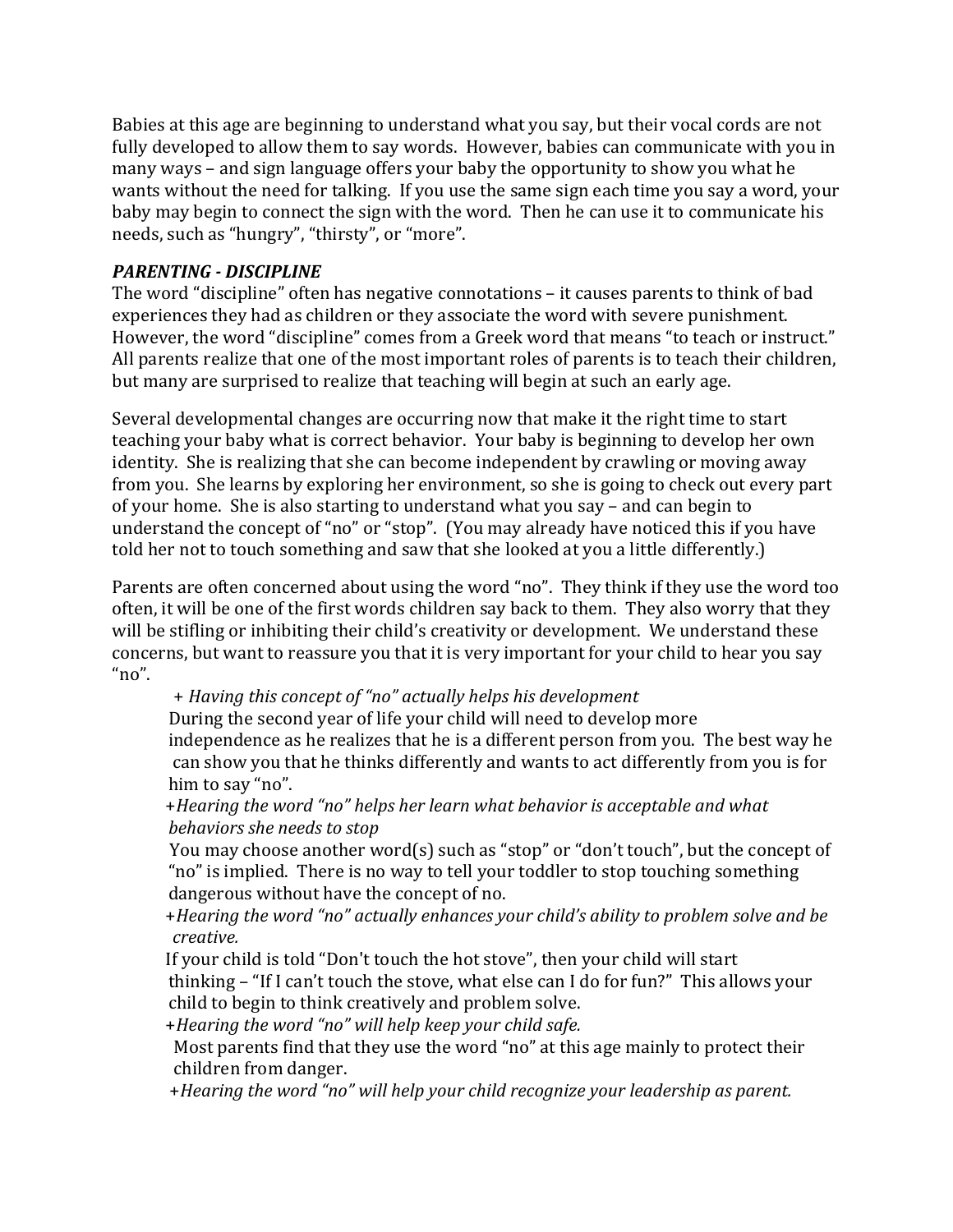Your child needs to respect you as the teacher and leader in your home. Then, later on, he will be able to respect his teacher at school and his boss at work.

You might be wondering – "how do I teach my child such a difficult concept as this?" The following "Ds" will help you teach your 9 month old the concept of "no":

#### *Determine the rules*

Although this is the first thing for you to  $d\sigma$  – it is also the most difficult. Everything your child does will be new, cute, and exciting, and you will be tempted to laugh and enjoy the new activity, even if it is something as simple as touching the remote control on the television. However, you will need to think ahead – "Will I think this is enjoyable if she does it repeatedly over the next few weeks?" "Will this activity still be funny and cute, or will it become annoying?" If you decide that the behavior might become annoying, you may decide that this activity will be discouraged by using the word "no". (You might also decide to change your child's environment and move the remote control.)

#### *Demeanor should be changed*

If you are going to use the word "no", you must change your facial expression – your demeanor. Infants and young children pay more attention to your face and tone of voice than they do to the words you say. So, if you are laughing at a new activity your little one is doing, but you think you should be discouraging it, turn your face away from your infant. Finish laughing before attempting to say "no". Then turn back to your child with a serious face and a lowered voice to say "No, don't touch". Mothers especially need to lower their voices so that your children will recognize that what you are saying is important.

#### *Displace your infant*

Once you have told your infant "no", move your child away from the activity or object.

#### *Distraction*

As you move your child to a different place, distract him with something else that he can play with  $-$  a book or toy. You should expect that he will crawl back to the desired, forbidden object. So the next "D" is especially important.

### *Diligence (because 'consistency' did not start with a "D")*

Children learn when the rules are consistent. Consistency allows your child to predict consequences of actions, adjust her behavior, and ultimately develop self-control. But being consistent is very difficult for parents! Your child will learn that you mean what you say when you are consistent in your response. Most parents have experienced this situation. The infant is heading toward a forbidden object, reaches out to touch it, but first looks back to the parent to see what might happen. The infant is clearly incorporating the concept of "no", but while still learning, wants to make sure that the parent's response will be consistent. So be Diligent / consistent in your responses.